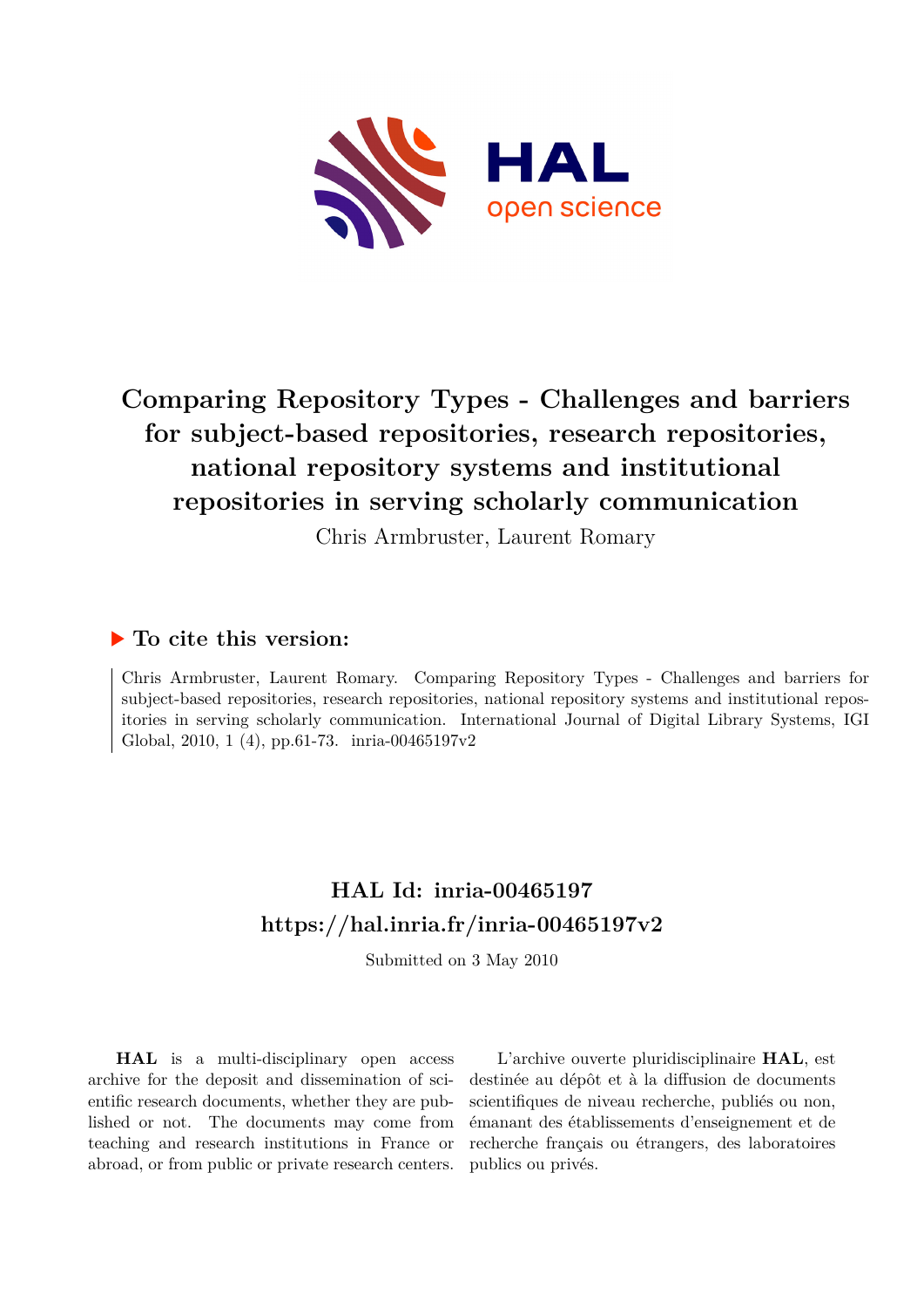## COMPARING REPOSITORY TYPES.

### Challenges and barriers for subject-based repositories, research repositories, national repository systems and institutional repositories in serving scholarly communication

Chris Armbruster,\* Max Planck Digital Library, Max Planck Society Faradayweg 4-6, D-14195 Berlin - [www.mpdl.mpg.de](http://www.mpdl.mpg.de/) Executive Director, Research Network 1989 - [www.cee-socialscience.net/1989](http://www.cee-socialscience.net/1989)

Laurent Romary, INRIA & Humboldt Universität zu Berlin (Institut für Deutsche Sprache und Linguistik) Dorotheenstrasse 24, D-10117 Berlin - [www.linguistik.hu-berlin.de/](http://www.linguistik.hu-berlin.de/)

#### Abstract

After two decades of repository development, some conclusions may be drawn as to which type of repository and what kind of service best supports digital scholarly communication, and thus the production of new knowledge. Four types of publication repository may be distinguished, namely the subject-based repository, research repository, national repository system and institutional repository.

Two important shifts in the role of repositories may be noted. With regard to content, a well-defined and high quality corpus is essential. This implies that repository services are likely to be most successful when constructed with the user and reader uppermost in mind. With regard to service, high value to specific scholarly communities is essential. This implies that repositories are likely to be most useful to scholars when they offer dedicated services supporting the production of new knowledge.

Along these lines, challenges and barriers to repository development may be identified in three key dimensions: a) identification and deposit of content; b) access and use of services; and c) preservation of content and sustainability of service. An indicative comparison of challenges and barriers in some major world regions such as Europe, North America and East Asia plus Australia is offered in conclusion.

#### Keywords

Repository infrastructure, scholarly communication, scientific information, subject-based repository, research repository, national repository system, institutional repository, deposit mandate, open access

#### Repositories and services mentioned (selection)

ARROW, arXiv, BASE, CiteSeer X, DRIVER, HAL, HighWire Press, Japan DRF, MIT OCW, NARCIS, OAIster, PMC, PMC Canada, Recolecta, DLF Poland, RePEc, SSRN, UK PMC, Webometrics Ranking of Repositories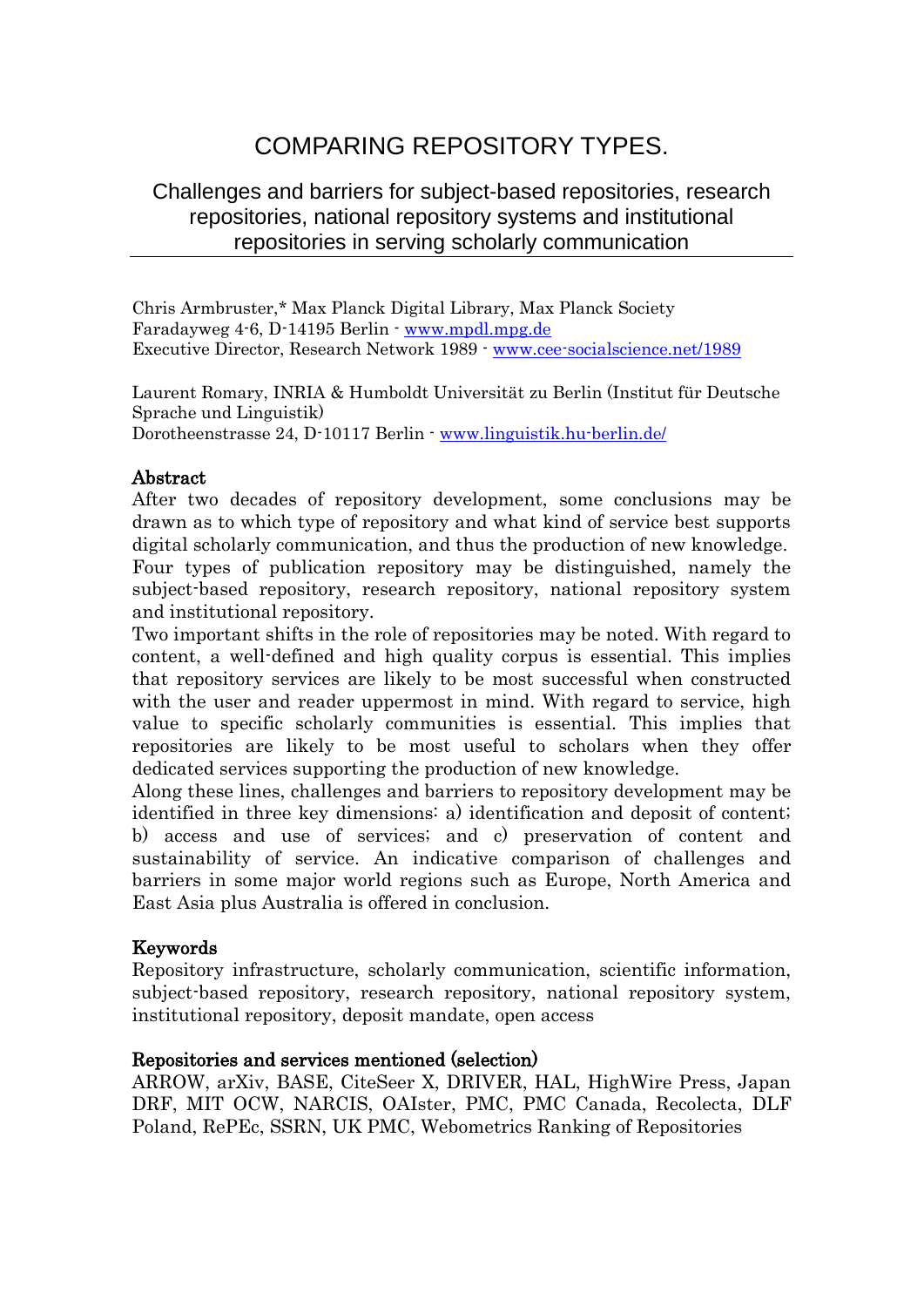Two decades of immersion in digital worlds have led to the development of various repository solutions, notably the subject-based repository, research repository, national repository system and institutional repository. However, further development requires a critical appreciation of the current situation as well as an identification of challenges and barriers. In service of further analysis, the main repository solutions are here reconstituted as ideal types. Ideal types are abstract types, derived partly from the history of repositories, partly through logical reasoning. The relevant literature on scholarly communication, open access and repositories is appreciated (cf. Bailey, 2008, 2009, 2010), though the following is not a literature review but an argument that moves back and forth between abstract ideal types and specific cases. The idea is not to classify each and every repository as belonging unambiguously to a particular type. Rather, the purpose of creating ideal types is to compare and contrast the types so as to generate insight into repository development generally as well as for each individual instance. This implies that the new knowledge thus constituted may enhance the agency of stakeholders and managers in improving and adapting their repository solution.

The four proposed ideal types may be described as follows:

- Subject-based repositories (commercial and non-commercial, single and federated) usually have been set up by community members and are adopted by the wider community. Spontaneous self-archiving is prevalent as the repository is of intrinsic value to scholars. Much of the intrinsic value for authors comes from the opportunity to communicate ideas and results early in the form of working papers and preprints, from which a variety of benefits may result, such as being able to claim priority, testing the value of an idea or result, improving a publication prior to submission, gaining recognition, achieving international attention and so on. As such, subject-based repositories are thematically well defined, and alert services and usage statistics are meaningful for community users;
- Research repositories are usually sponsored by research funding or performing organisations to capture results. This typically requires a deposit mandate. Publications are results, including books, but data may also be considered a result worth capturing, leading to a collection with a variety of items. Because these items constitute a record of science, standards for deposit and preservation must be stringent. The sponsor of the repository is likely to tie reporting functions to the deposit mandate, this being, for example, the reporting of grantees to the funder, or the presentation of research results in an annual report. Research repositories are likely to contain high-quality output. This is because its content is peerreviewed multiple times (e.g. grant application, journal submission, research evaluation) and the production of the results is well funded.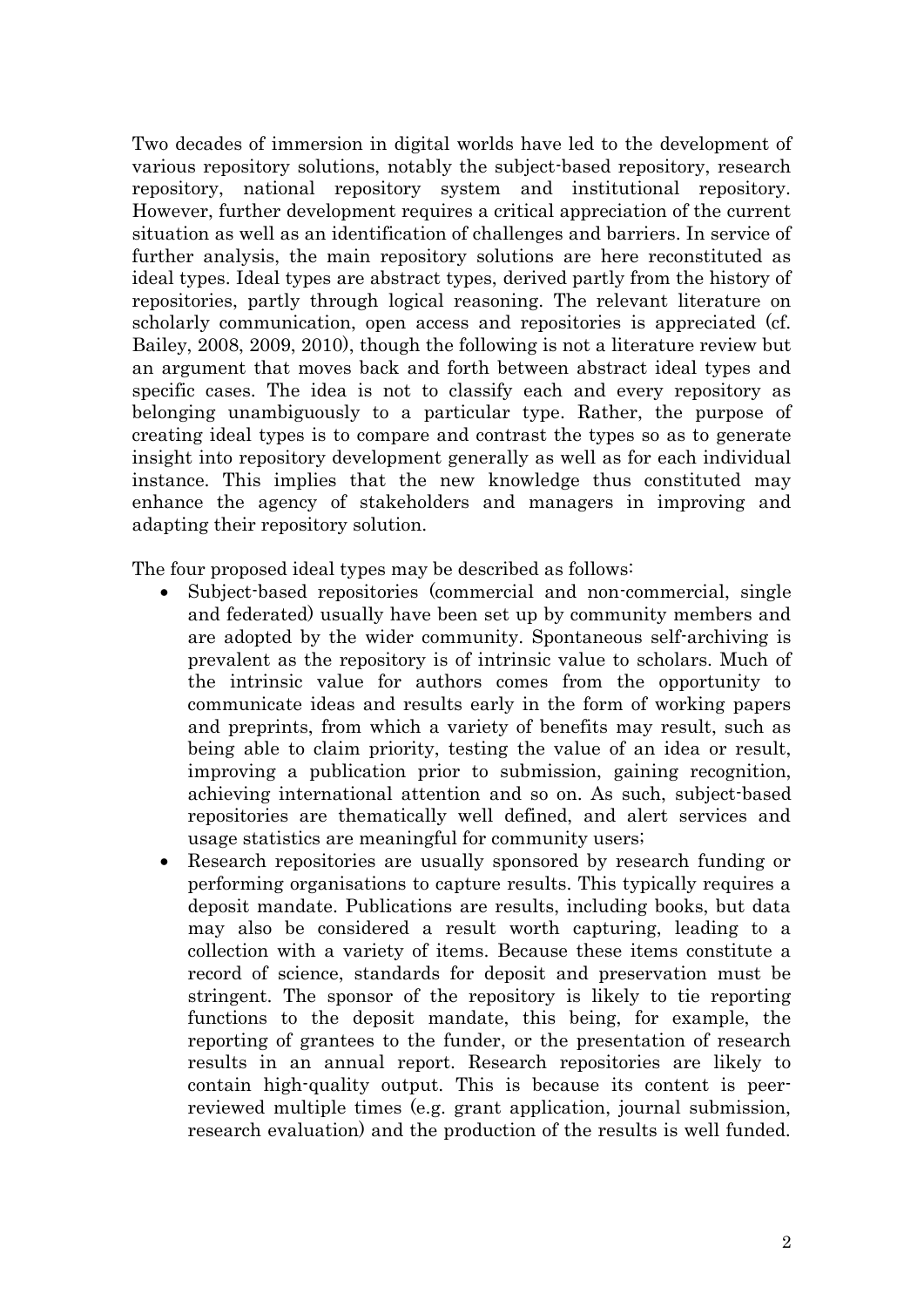Users who are collaborators, competitors or instigating a new research project are most likely to find the collections of relevance;

- National repository systems require coordination  $\cdot$  more for a federated system, less for a unified system. National systems are designed to capture scholarly output more generally and not just with a view to preserving a record of scholarship, but also to support, for example, teaching and learning in higher education. Indeed, only a national purpose will justify the national investment. Such systems are likely to display scholarly outputs in the national language, highlight the publications of prominent scholars and develop a system for recording dissertations. One could conceive of such a national system as part of a national research library that serves scholarly communication in the national language and supports public policy, e.g. in generating open educational resources for higher education and enhancing public access to knowledge;
- Institutional repositories contain the various outputs of the institution. While research results are important among these outputs, so are works of qualification, and teaching and learning materials. If the repository captures the whole output, it is both a library and a showcase. It is a library holding an institutional collection, and it is a showcase because the online open access display of the collection may serve to impress and connect, for example, with alumni of the institution or the colleagues of researchers. A repository may also be an instrument of the institution by supporting, for example, internal and external assessment as well as strategic planning. Moreover, an institutional repository could have an important function in regional development. It allows firms, public bodies and civil society organisations to understand immediately what kind of expertise is available locally.

Some publication repositories may be identified easily as resembling very much one ideal type rather than another. Some of the classic repositories conventionally identified as subject-based, such as arXiv and RePEc,<sup>1</sup> exhibit few features of another type. Yet, one of the more interesting questions to ask is in how far other elements are present and what this means. ArXiv, for example, is also a research repository, with institutions sponsoring research in high-energy physics being important to its development and success. RePEc, by comparison, has a strong institutional component because the repository is a federated system that relies on input and service from a variety of departments and institutes.

To continue with another example, PubMed Central (PMC), at first glance, is a subject-based repository. Acquisition of content, however, only took off once it was declared a research repository capturing the output of publicly

-

<sup>&</sup>lt;sup>1</sup> [http://arxiv.org/;](http://arxiv.org/)<http://repec.org/>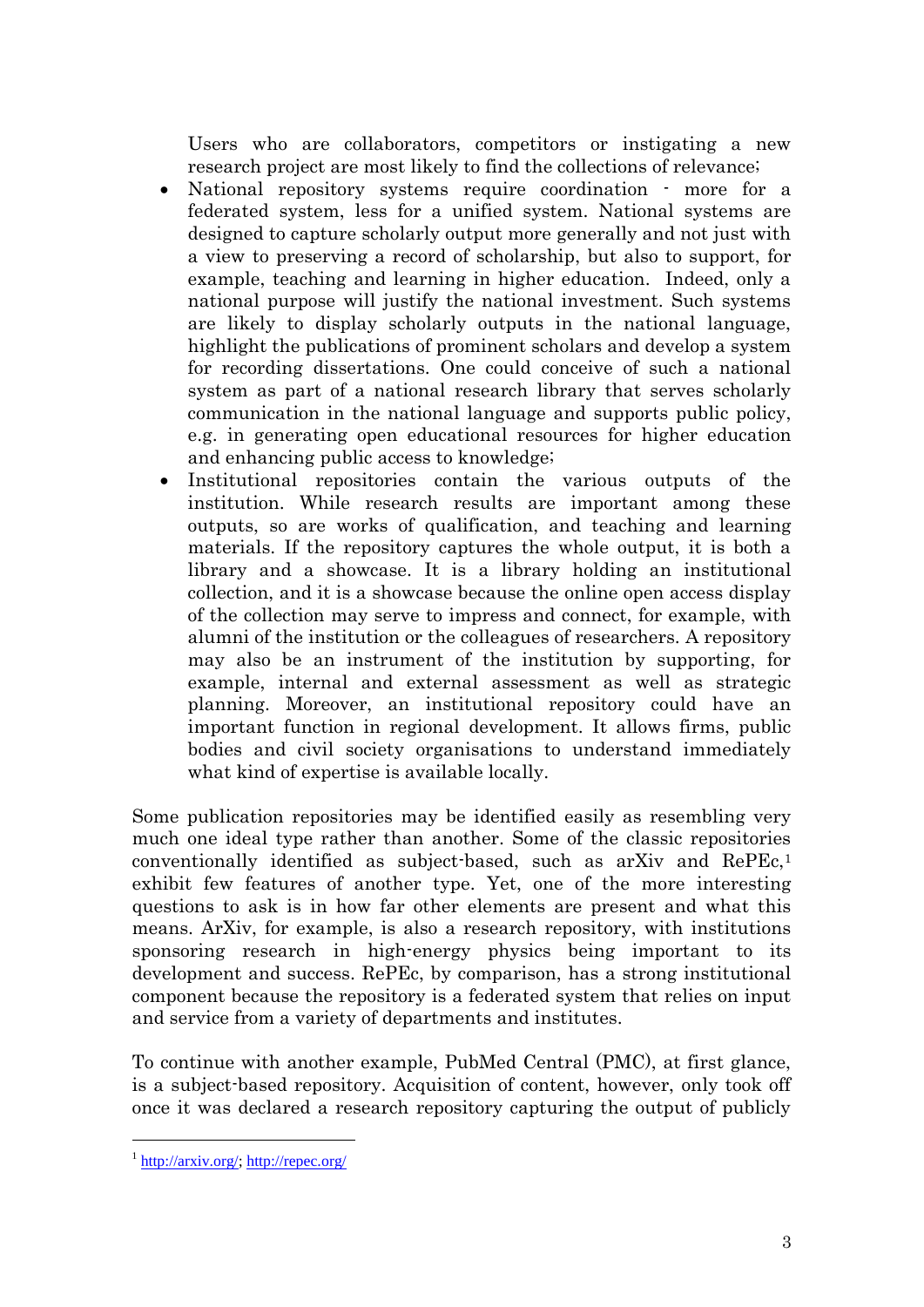funded research (by the NIH). Notably, US Congress passed the deposit mandate, transforming PMC into a national repository. It is not surprising that a parallel repository emerged in the UK (UK PMC) and Canada (PMC Canada). Utilisation of the ideal types outlined above would thus be fruitful in analysing the development of PMC and, presumably, be equally valuable in discussing the future potential of PMC, for example the possible creation of a Europe PMC (Wellcome Library 2008).<sup>2</sup>

National solutions are increasingly common (and principally may also be regional in form), but vary especially with regard to privileging either research outputs or the institutions. The French HAL system is powered by the CNRS, the most prestigious national research organisation, and is strong in making available research results. In Japan, the National Institute of Informatics has supported the Digital Repository Federation, which covers eighty-seven institutions, with librarians working to make the system operational. In Spain, an aggregator and search portal, Recolecta, sits atop a multitude of institutional repositories, with a large variety of items. The same kind of infrastructure is emerging in Poland through the Digital Library Federation.<sup>3</sup> In Australia, institutional repositories are prominently tied to the national research assessment exercise, with due emphasis on peer reviewed publications (Kennan & Kingsley, 2009).

Repositories have co-evolved with the Internet and thus are characterised by openness, i.e. open source development of the infrastructure and open access to the content. Yet, ongoing expenditure for repositories can only be justified if they are accepted and utilised by scholars – as researchers and lecturers. Repositories thus compete with other channels of publication and data collecting as well as among each other. Therefore, content and service must be combined in an effort to reciprocally enhance their value in supporting scholars in creating new knowledge, be it in the study, laboratory or classroom.

The following inquiry utilizes the distinction between the four ideal types to investigate how repositories may best serve scholarly communication, extending an analysis of repositories begun earlier (Romary & Armbruster, 2010) The rationale is that repositories may have many functions, but that unless they serve scholarly communication first and foremost, they will not be accepted and used in the long term. Acceptance and usage by the scholarly community is crucial to sustainability. For this, the emphasis must be on identifying challenges and barriers to improved services and

throw weight behind UK open access repository" (01 March 2010) -

[http://fbc.pionier.net.pl/owoc/.](http://fbc.pionier.net.pl/owoc/)

-

<sup>&</sup>lt;sup>2</sup> [http://www.ncbi.nlm.nih.gov/pmc/;](http://www.ncbi.nlm.nih.gov/pmc/) [http://ukpmc.ac.uk/;](http://ukpmc.ac.uk/) [http://ukpmc.blogspot.com/2009/07/pmc](http://ukpmc.blogspot.com/2009/07/pmc-canada-will-launch-in-autumn-2009.html)[canada-will-launch-in-autumn-2009.html;](http://ukpmc.blogspot.com/2009/07/pmc-canada-will-launch-in-autumn-2009.html) Wellcome Trust Press Release "European research funders

http://www.wellcome.ac.uk/News/Media-office/Press-releases/2010/WTX058744.htm <sup>3</sup> [http://hal.archives-ouvertes.fr/;](http://hal.archives-ouvertes.fr/) [http://drf.lib.hokudai.ac.jp/drf/;](http://drf.lib.hokudai.ac.jp/drf/) [http://www.recolecta.net;](http://www.recolecta.net/)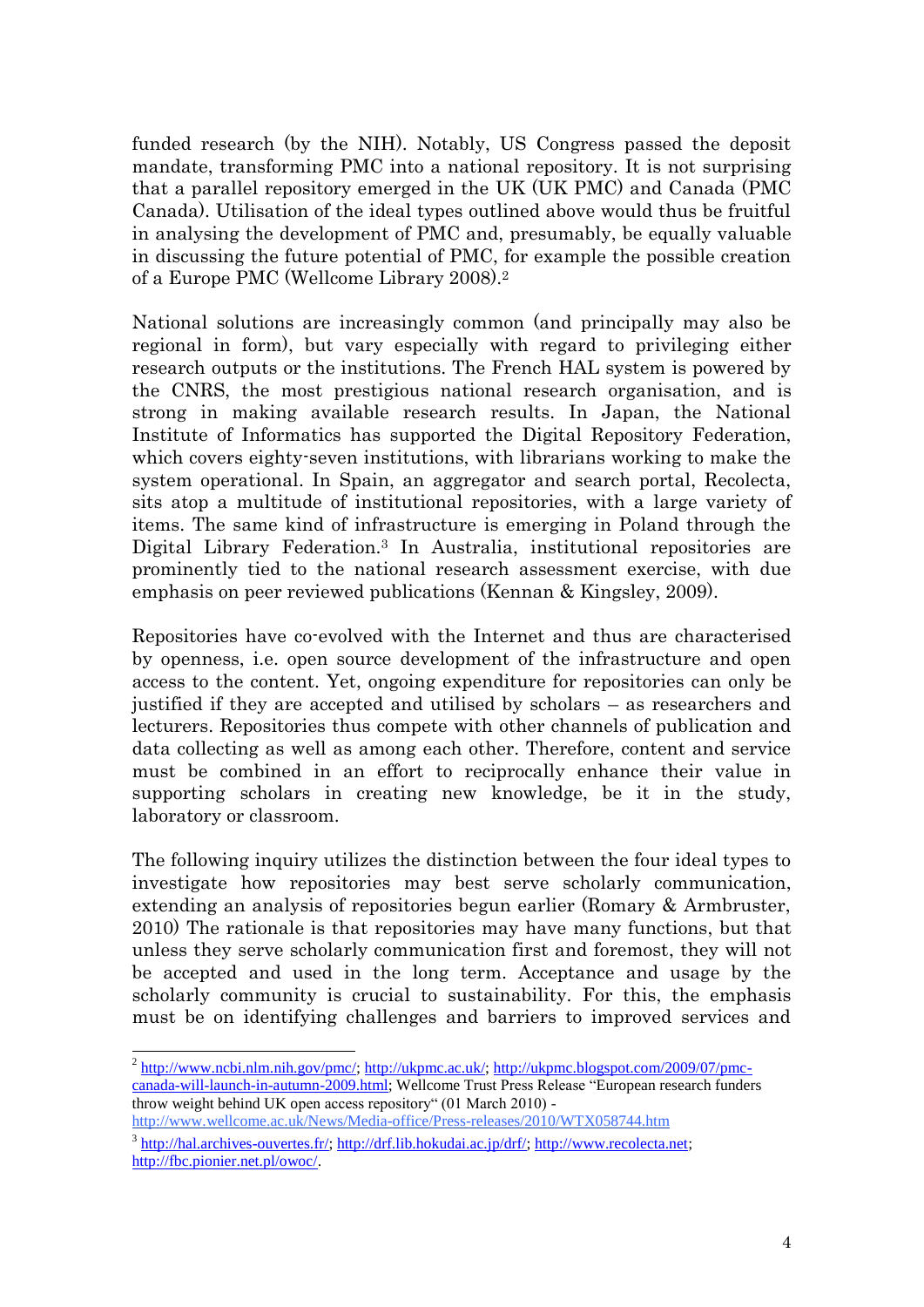asking which types of repositories and what kind of services are needed in future. The argument proceeds as follows. First, two major shifts in digital scholarly communication and their impact on repositories are analysed, namely a) the problem of organising the increasing volume of published knowledge in a fashion that the user is served relevant, interesting and important material; and, b) the need to deliver highly useful services to scholars as authors and readers. Second, challenges and barriers to repository development are discussed in three key dimensions: a) identification and deposit of content; b) access and use of services; and c) preservation of content and sustainability of service. The article closes with an indicative comparison of some major world regions in an effort to help repositories overcome barriers and master the challenges.

#### From volume to quality: privileging users

For well over a century, the number of scholars, journals and publications has been increasing steadily, leading to the notion that the volume of published knowledge is doubling in ever-shorter intervals. One response has been increasing specialisation, with users accepting a more limited field of reading. Another response is to be highly selective in reading, for example, by relying on the journal impact factor. However, some stakeholders have been busy developing services for readers to aid them in navigating scientific information according to relevance, interest and quality (e.g. article-level metrics, text mining).

The Internet implies that the volume of published knowledge principally may grow unabated, whereas digitization means that past-published knowledge will be available simultaneously. Moreover, the online dissemination of all kinds of additional material is facilitated, e.g. working papers, conference presentations, data supplements and teaching materials. Further still, it has been possible to finance the increasing volume of published knowledge. While financial constraints may lead to a cap in the volume of knowledge being published, so far technological innovation has brought efficiencies that have allowed the volume to keep growing. In this sense, privileging users in navigating content has become not only more important but also more urgent. What has been the response of repositories?

Subject-based repositories have a track record of delivering services to which users interested in specific subject categories (or research fields) may subscribe. Alert services for new papers and impact statistics are delivered by subject, both comprehensively and specifically, meaning that these are more comprehensive than those of publishers, which cover their journal titles only. Insofar as a repository covers one or more subject categories, it may become a one-stop shop, to which publishers would then also be interested to feed details of new publications. By contrast, institutional repositories offer little or no specific services, and users must rely on search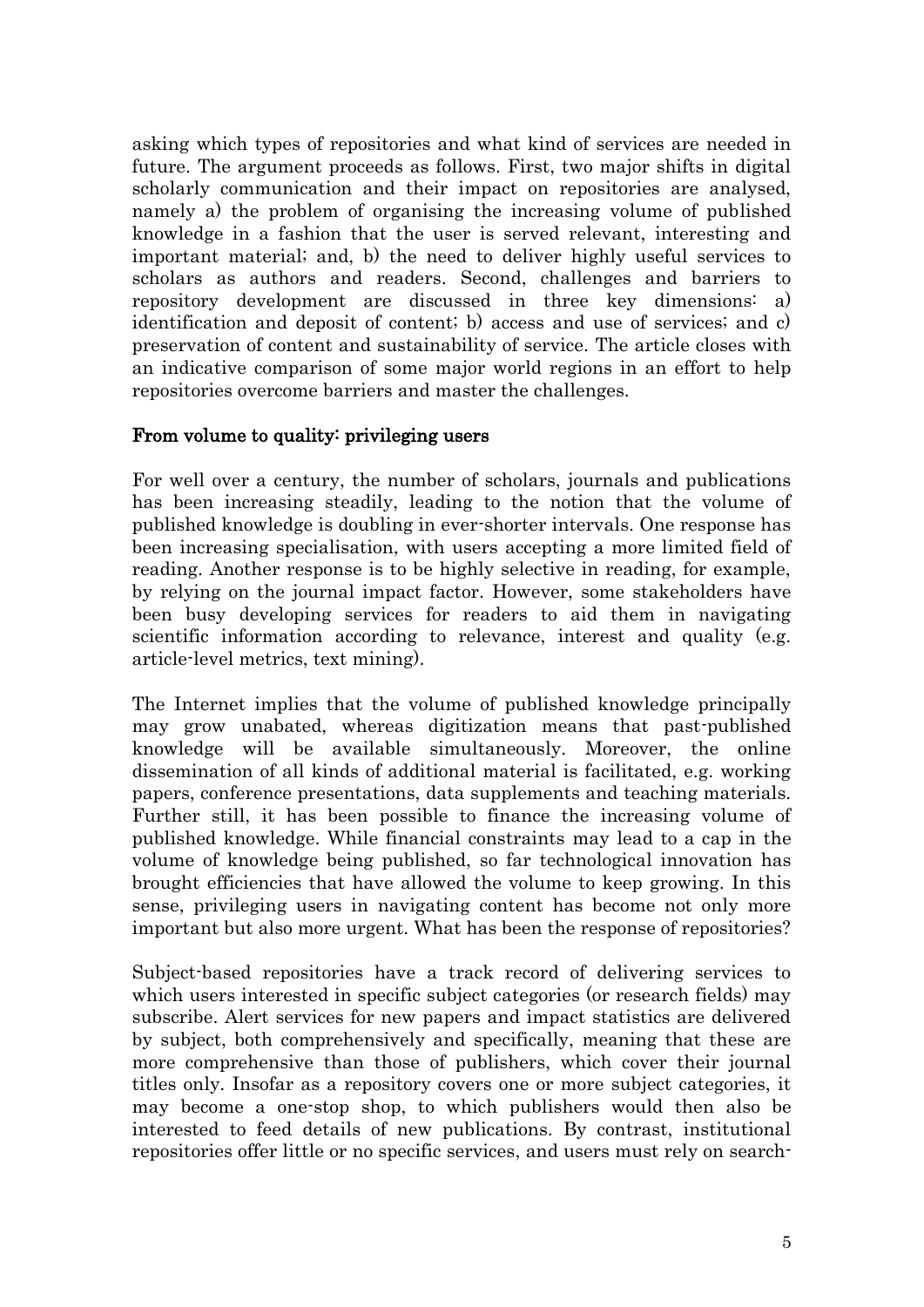and-find by way of aggregators and generic search engines. Efforts at harvesting or federated search have not, to date, led to the creation of any portal through which a well-defined corpus may be accessed.

National repository systems may offer tuned services as soon as the collection is large enough (and submission rates high enough) for these services to be valuable. For example, the French system HAL offers a subscription service across the disciplines for articles and bibliographic references. Annual submissions passed the mark of fifty thousand in 2008 (for comparison, arXiv also had more than fifty thousand submission in 2008). By contrast, NARCIS, a national portal incorporating the Dutch repository network (DAREnet), does not offer such subscription services (earlier projects, such as the Agricultural Repository News Exchange, did not lead to the adoption of such services). DAREnet originally understood itself as a network of institutional repositories (of the Dutch universities), though NARCIS is now a national portal. HAL is backed by large French research organisations and has a track record of collaborating with the subject-based repositories (i.e. exchanging content).<sup>4</sup> Notably, research repositories have offered services when they are part of (or defined as) a subject-based repository or national system (e.g. CNRS and INRIA within HAL). But if research repositories serve just one institution, there is likely to be neither the critical mass nor a well-defined corpus to merit the launch of any such services.

In sum, subject-based repositories and national systems have provided evidence that they are able to help scholars in navigating large amounts of published knowledge. Institutional repositories have not been able to do so and, given their structural set-up they face difficulties, which could be mitigated if they are aggregated in national systems and cooperate with subject-based portals. The particular difficulties facing institutional repositories have been frequently in the past year (Salo, 2008; Albanese, 2009; Basefsky, 2009: Romary & Armbruster, 2010). Research repositories also could boost subject-based repositories and national systems by delivering high quality content.

#### Achieving high-value for scholars: dedicated services

Scholarly communication primarily supports the further advancement of knowledge, including the training of the next generation. Repositories are new, and in more than one way, exist in parallel to the existing infrastructure of journals. In this sense, repositories and journals are competing for the attention of readers and authors. It is thus of importance and interest how repositories offer dedicated services.

<sup>4&</sup>lt;br>4 [http://www.narcis.info/;](http://www.narcis.info/)<http://hal.archives-ouvertes.fr/>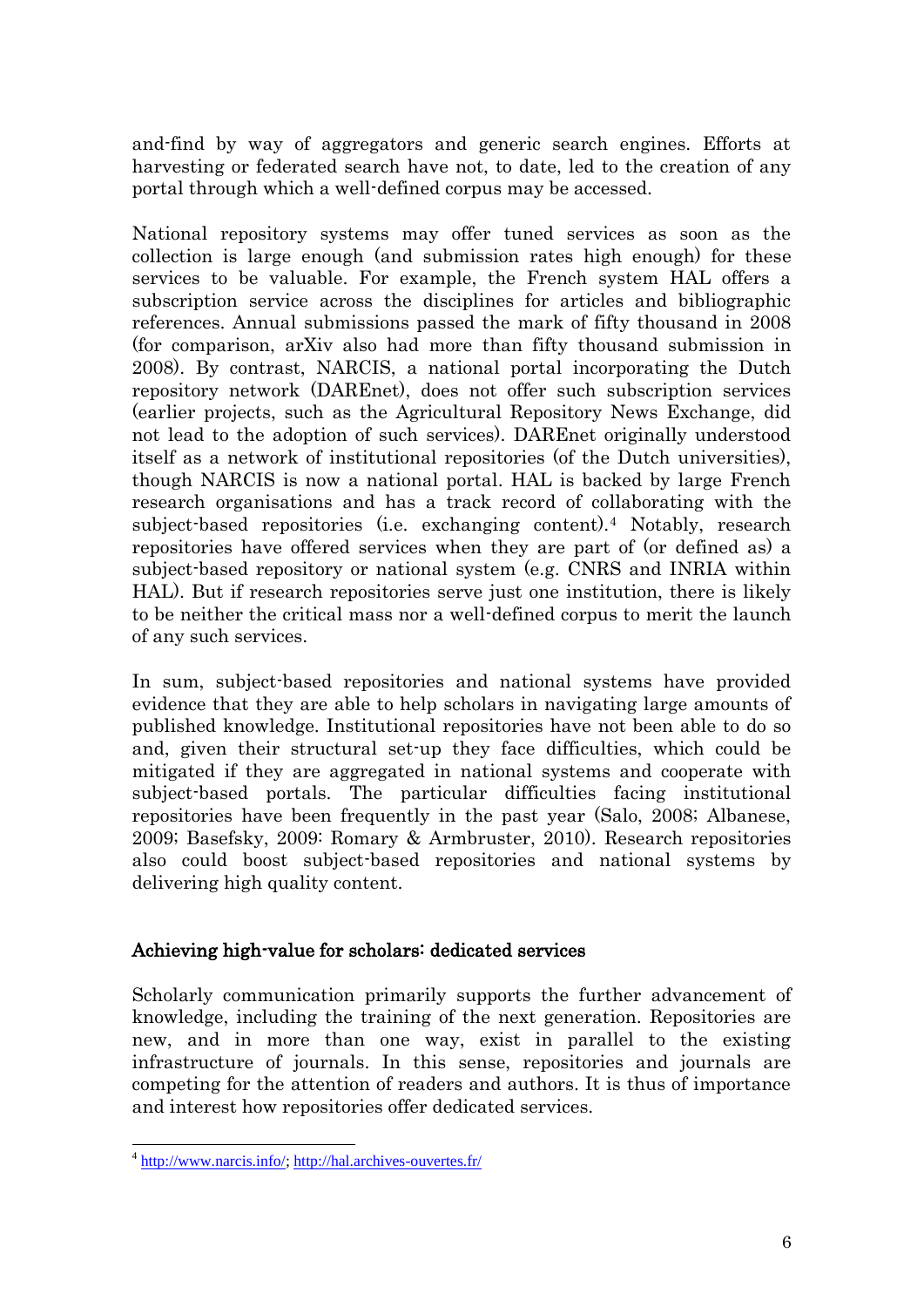As subject-based repositories have seen large increases in the number of items available, efforts have gone into securing the quality of submissions. Solutions vary. For example, arXiv requires that any author posting to a research field for the first time is endorsed by established authors. SSRN has increased the number of research fields for which numerous academic editors are selecting items for alert services, while also seeking to enhance its usage and citation metrics.<sup>5</sup> On the whole, subject-based repositories have successfully mastered the challenge of becoming large-scale providers of dedicated services that are relevant and important to scholarly communities, including the best researchers in any field.

By contrast, institutional repositories do not offer dedicated services for any specific community. Rather, they may play an increasingly important role in the assessment of institutions and departments. If so, the institutional policing of a deposit mandate makes sense and repositories may offer assistance to scholars, for example, with librarians and administrators ensuring that submissions are suitable for assessment. Moreover, institutional repositories have begun offering services such as compiling publication lists for scholars and tracking impact, which serve the growing audit culture but also support scholars. Institutional repositories may also focus on supporting scholars in the realm of teaching and learning. If textbooks and course materials (and, possibly, other online tools such as blogs) were tied in, these could be used locally and disseminated worldwide. However, only services from prestigious universities are likely to find a larger number of users (e.g. MIT OpenCourseWare).<sup>6</sup>

National repository systems typically offer a multitude of views, by subject or institution, but have developed few services that would match those of subject-based or institutional repositories. Of course, the deployment of any community services requires a well-defined corpus with critical mass. However, given that HAL has reached an annual deposit rate of fifty thousand items, the French system might be a candidate for rolling out more service. Also, the Dutch collection (NARCIS) features more than 180,000 items, the Australian universities boast more than 200,000 records (though only about 30,000 full texts), and the Spanish aggregator (Recolecta) more than 450,000 items (the number of full texts is not clear).<sup>7</sup> This would suggest that more service is possible. More generally, institutional repositories and national repository systems could do more to support scholarly communities, for example, by sharing metadata and content with subject-based services, or aggregating metadata and content in subject-based services. It would be worth exploring whether the RePEc

<sup>&</sup>lt;sup>5</sup> [http://ssrn.com/;](http://ssrn.com/)<http://arxiv.org/>

<sup>&</sup>lt;sup>6</sup> <http://ocw.mit.edu/>

<sup>&</sup>lt;sup>7</sup> [http://www.narcis.info/;](http://www.narcis.info/) [http://research.nla.gov.au/;](http://research.nla.gov.au/)<http://www.recolecta.net/buscador/results.jsp>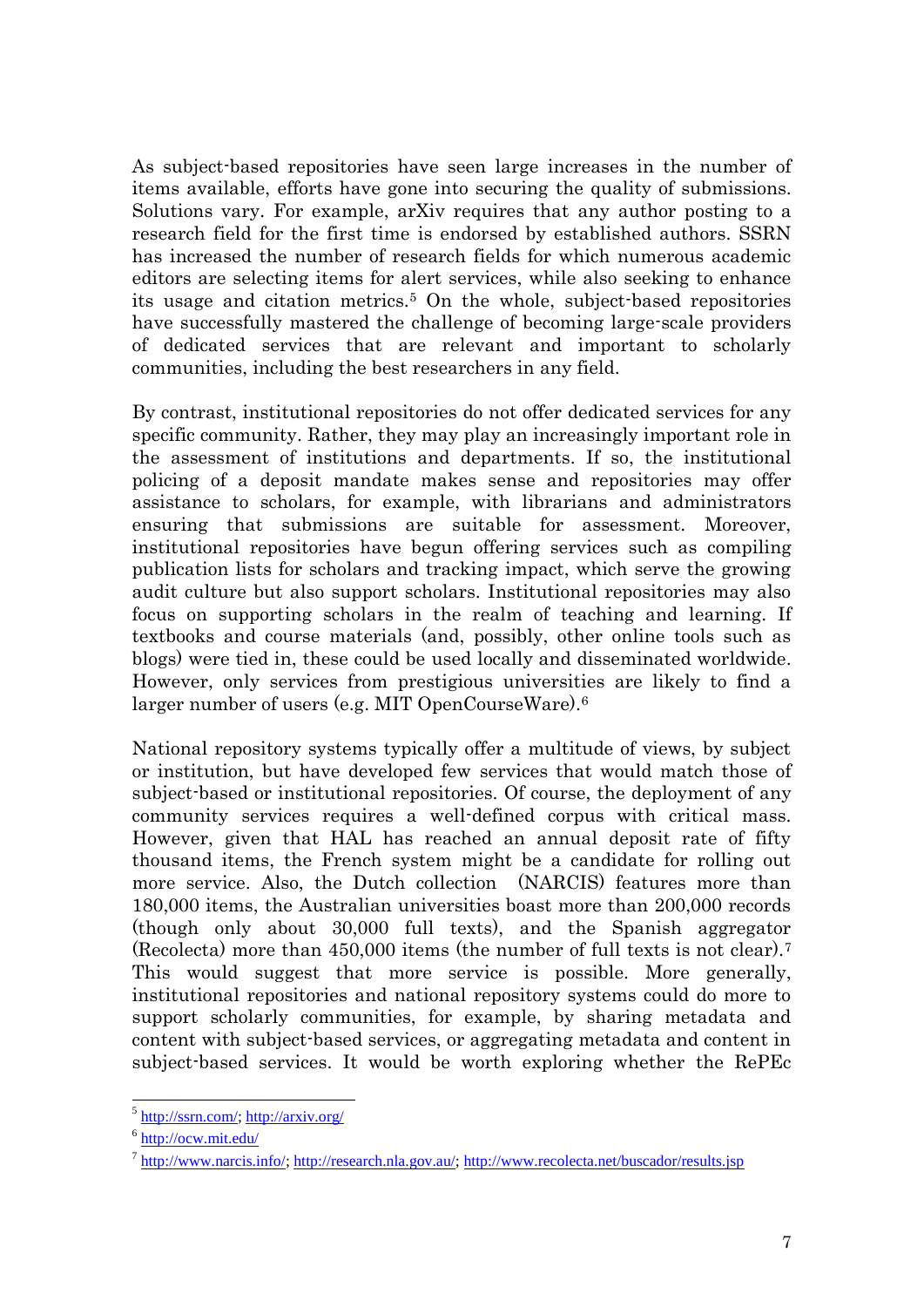model of institutional feeds for community services could be adopted for other disciplines, particularly for early access to working papers and preprints. Beyond that, national repository systems may have the same function as institutional repositories in research assessment and for teaching and learning.

Research repositories have a (potentially) vital function to play by allowing the tracking of the research frontier by scholars (and other interested parties, e.g. research funders). However, this would require addressing the tension between merely holding a record of science and being an up-to-date communication tool. If research repositories primarily hold final research outputs, defined as peer-reviewed publications, which are only released after formal publication, and possibly only after a publisher's embargo has expired, then this may amount to a public record of science, but the time lapsed between the initially successful funding application (which was judged cutting-edge) and the output available in the repository may be simply too long for the repository to rival subject-based repositories as a community portal. On the other hand, as a research information service this type of repository has value for scholars, for example, with a grant look-up tool, some indication of early results, and measures that allow the tracking of research trends. Notably, UK PMC is developing such services. While UK PMC is also a subject-based repository, these services could be adopted by any generic research repository (serving one or many disciplines).<sup>8</sup> In capturing publications for assessment, research repositories are similar to institutional ones. UK PMC, for example, has developed services to assist authors in deposit (and ease the burden by soliciting publisher deposit) and is planning to develop the user interface in a manner that provides additional tools for research such as seamless access to content across many repositories, text-mining tools and citation tracking.

Providing dedicated services costs money, be it assisted deposit for authors or text-mining technologies. Henceforth, repositories will be worrying about the resources at their disposal. Research repositories may have an advantage because the research funders that sponsor them will have an intrinsic interest to further their development (e.g. PMC and its national instances). National repository systems, if they attract the national government (or an agency on its behalf) as funder, have similar opportunities. Institutional repositories will be very much dependent on the resources of their institution, and this implies that the quality of services will vary widely. The future of subject-based repositories depends on whether they develop a sustainable business model with independent income (e.g. SSRN) or broaden the number of their sponsors (e.g. arXiv).

<sup>-&</sup>lt;br><sup>8</sup> [http://ukpmc.ac.uk/grantLookup/;](http://ukpmc.ac.uk/grantLookup/) http://ukpmc.ac.uk/ppmc-localhtml/future\_plans.html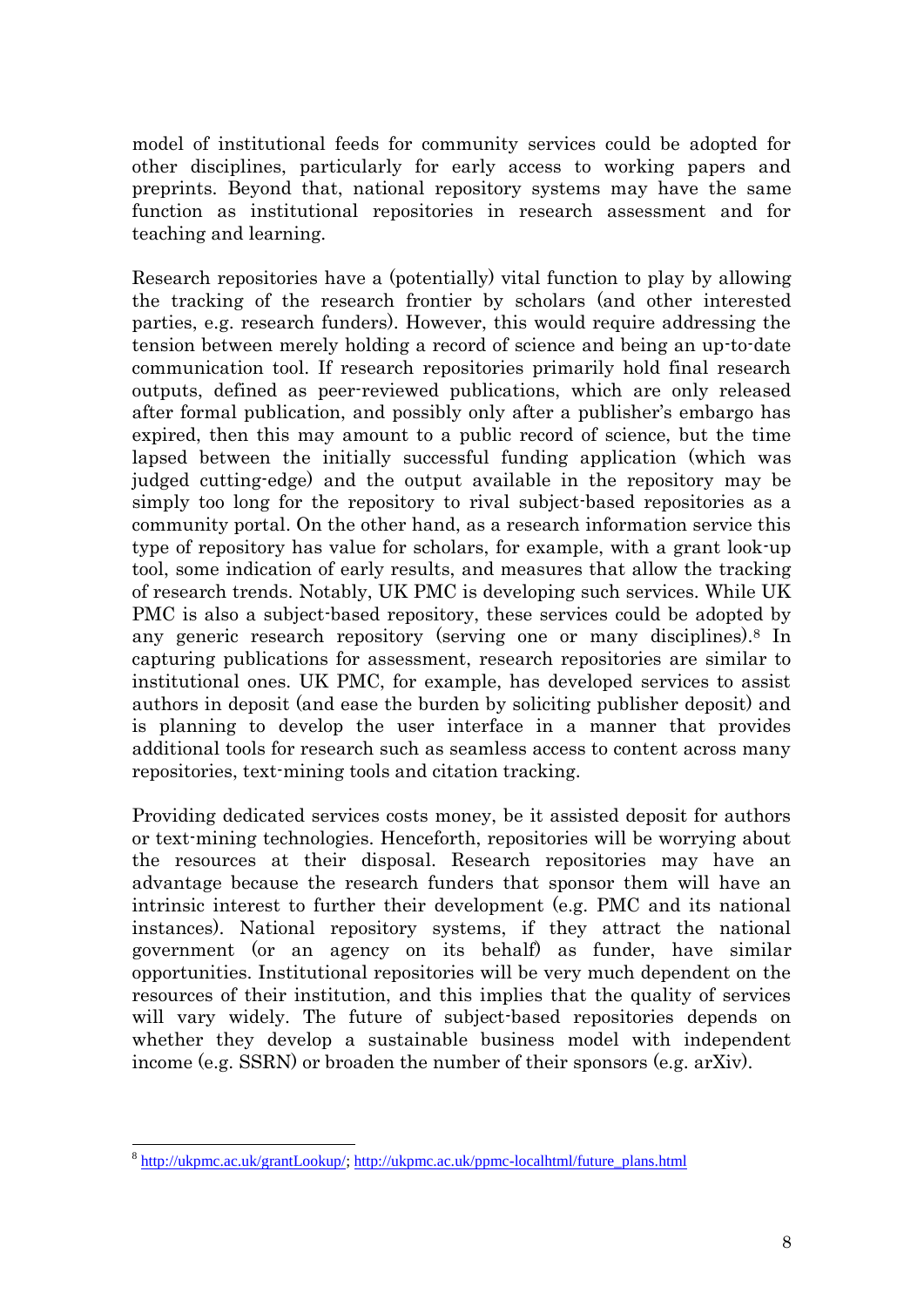The above discussion has centred, in a generic manner, on scholarly communities and users as readers and authors. Overall, repository deposit has become systematic on a large scale, and this brings us to discussing the first specific challenges and barriers of repository development.

#### Challenges and barriers in identification and deposit

Repositories are available as off-the-shelf software and this has lead many to believe that setting up and networking as many repositories as possible is the right way forward. Yet, the overwhelming majority of repositories already stumble at the first hurdle: identification and deposit of material that is of relevance and interest in scholarly communication. Even in countries with a well-networked repository infrastructure (e.g. United Kingdom, Germany and Australia)<sup>9</sup> deposit rates may be low and the corpus of repositories generally not well defined. By contrast, many subject-based repositories continue to receive voluntarily submissions in large numbers because of a virtuous circle of services and self-archiving, (e.g. arXiv, RePEc, SSRN). National repository systems also attract content (e.g. the French HAL system, the Dutch DAREnet) and may additionally gain content from special initiatives, such as the Dutch project *Cream of Science*, which brought online most of the research papers of the two hundred most important Dutch scientists.

Open access deposit mandates provide an easy way to identify relevant content because they target scholarly output, particularly journal articles, though the emphasis is technically on the author's final peer-reviewed manuscript. A deposit mandate is particularly effective in the case of research funders and prestigious institutions because it may be assumed that the content thus made available is generally not only of relevance but also of high quality, stimulating interest from users. Several observations follow from this:

- Deposit mandates help repositories to identify desirable content, which typically are peer-reviewed publications;
- The mandate asks the scholar to comply, requiring controls, thus distinguishing this type of mandated deposit from self-archiving;
- Institutional repositories may have their character altered insofar as deposit mandates primarily target research results.

Deposit continues to be non-trivial. Senior scholars and prolific authors are busy people. Repositories relying on compliance with mandates often find that a system is required for assisted, possibly even automated deposit. For example, UK PMC has found that deposit is eased when publishers deposit directly, with corresponding gains if the deposit version is the final, archival

<sup>&</sup>lt;sup>9</sup> e.g. <u>http://www.sherpa.ac.uk/; [http://www.rsp.ac.uk/;](http://www.rsp.ac.uk/) [http://www.wrn.aber.ac.uk/en/;](http://www.wrn.aber.ac.uk/en/)</u> [http://www.narcis.info;](http://www.narcis.info/) [http://www.dini.de/wiss-publizieren/;](http://www.dini.de/wiss-publizieren/) [http://www.arrow.edu.au/;](http://www.arrow.edu.au/)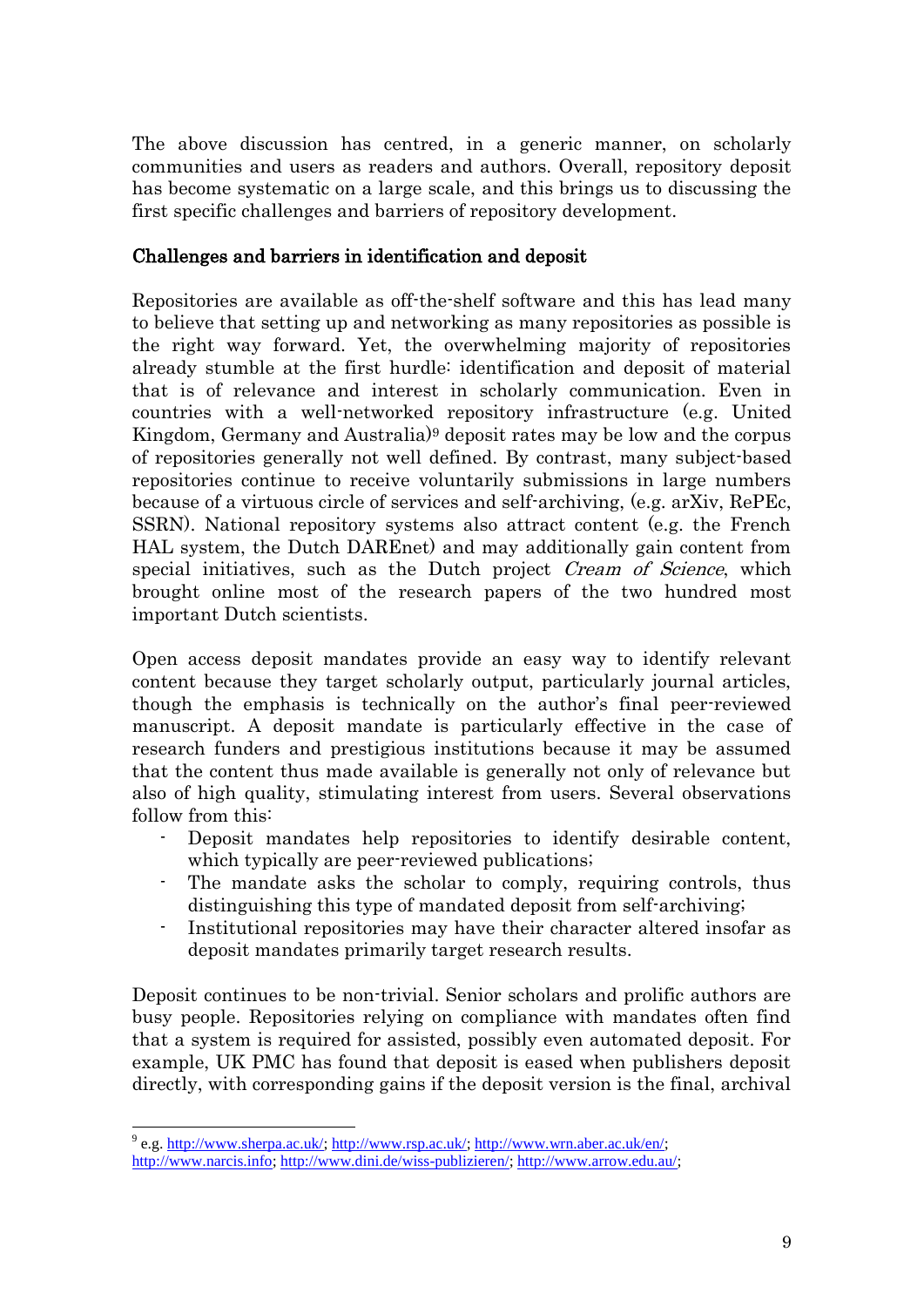version with full metadata. <sup>10</sup> In the case of open access publishing, deposit by the publisher is usually not a problem. With traditional publishers, the issue is more complicated. Not only do these publishers lobby hard to have an embargo respected, but also the version deposited is not the final one, only the author's final peer reviewed manuscript, without the pagination and editing of the published version. Thus, while deposit mandates bring high quality content, they do so in a form that is not (yet) recognized as authoritative. In this sense, a publisher's repository, with the published version available but subject to an embargo, could be of higher value. A notable example is HighWire Press, a platform on which many journals have embargoes of twelve months before articles become open access (though some journals have an embargo period of only three or six months, and some have a moving wall of several years).<sup>11</sup> To date, more than 1.9 million articles have become available. HighWire Press is preferred by smaller STM publishers, often society publishers, many of which serve the life sciences. A publishers' repository, especially if community-oriented, could be an interesting alternative to repositories that must rely on deposit mandates to acquire content.

Moreover, even for the archiving of the so-called author's final manuscript, assistance may be desirable. For example, direct deposit by publishers would simplify the process. Alternatively, publishers might return a final pre-publication manuscript to the author for deposit. Of course, in this scenario publishers determine an embargo period. Moreover, a service charge might be implemented for returning a controlled version of the final peer-reviewed manuscript. This type of solution should be particularly attractive to institutional repositories that cannot rely on a deposit mandate. It is being tested by the large STM publishers and selected institutional repositories in a joint project (Publishing and the Ecology of European Research –  $PEER - co$  funded by the European Union).<sup>12</sup> A large number of peer-reviewed articles are being made available for open access archiving, with half the articles being directly deposited by publishers and the other half returned to the authors with the permission to self-archive. Our expectation would be that self-archiving will be only sporadic, implying that only assisted deposit, e.g. systematic support from librarians, will ensure that open access deposit occurs systematically.

Size, quality and service matter. The large subject-based repositories, as they draw content from top researchers in the field, have few problems with the voluntary deposit of high-quality content. Alternatively, deposit mandates are attractive if implemented by research funders, research organisations (e.g. national academies) and prestigious universities. By

<sup>&</sup>lt;sup>10</sup> <http://ukpmc.ac.uk/ppmc-localhtml/about.html>

<sup>11</sup> [http://highwire.stanford.edu/about/;](http://highwire.stanford.edu/about/)

<sup>12</sup> <http://www.peerproject.eu/>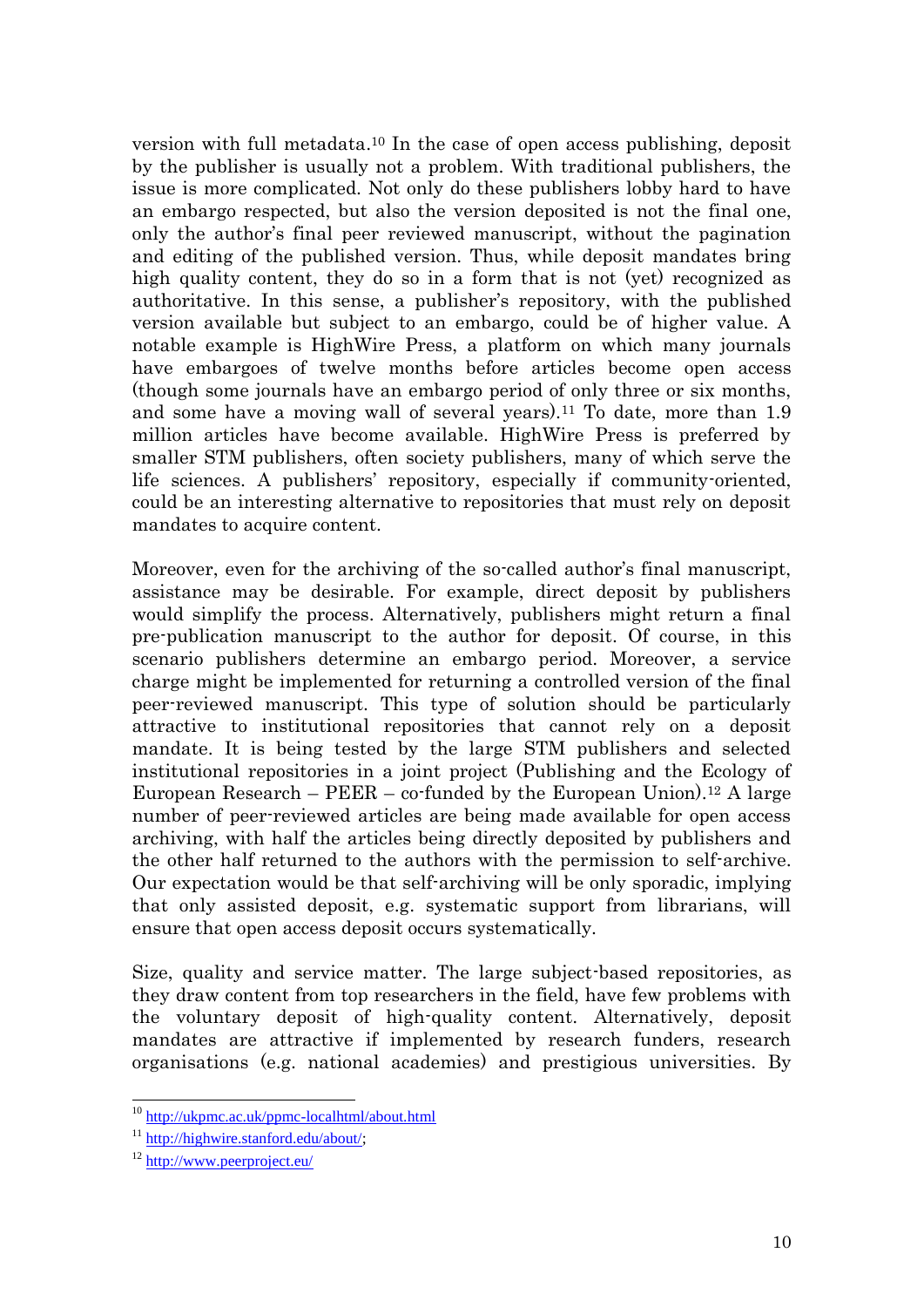contrast, national systems struggle without an articulated strategy that is backed up by a collection policy, subject-based services and, preferably, some mandates from research funders and national organisations. Moreover, institutional repositories would seem dependent on either being integrated with one of the other types of repository (e.g. a national system, feeding subject-based services) or, else, on collaboration with publishers who deposit either the final peer-reviewed manuscript or the final published version. If access is subject to an embargo, however, then a publishers' repository could be the more efficient solution as a one-stop shop with authoritative content.

#### Challenges and barriers in access and use

Just because an item has been deposited, it should not be assumed that users find and use it. It is well known that search and find is a problem for repository items because the coverage of specialist search services is limited and in generic search engines repository items will often appear someway down the list. Obviously, the quality and visibility of repository content is crucial to access.

An external measure of access is available through the Ranking Web of World Repositories, performed by the Cybermetrics Lab of the Spanish Research Council (CSIC).<sup>13</sup> The ranking provides a good indicator of the visibility and quality of the repository content (e.g. external inlinks, number of full-text items, scholarly quality). Overall, it is evident that quite a number of the large repositories have difficulties making their content visible, particularly to search engines. Too often, the rich files (texts, data, pictures) are not visible because they lack standard suffixes, for example at CiteSeer X, PubMed Central and RePEc. Beyond that, the large-subject based repositories are ranked highly, as is HAL, as a national system with its institutional domains. As regards the institutional repositories, there is no correlation between the academic prestige of the institution and the repository rank, i.e. most of the prestigious universities and research organisations do not have a repository that is highly ranked (the notable exceptions being, perhaps, the University of California and MIT).

An internal measure of access is available from usage and citation statistics. Usage indicates how often an item has been viewed and downloaded. Usage statistics may be collected by any repository (although true usage for an article might require collation of data from a number of sources, i.e. publisher, repository, any intermediaries or caches).<sup>14</sup> Citation statistics require the tracking of references across the domain, including a decision as to what counts as a citation. However, even repositories with a well-defined

<sup>&</sup>lt;sup>13</sup> [http://repositories.webometrics.info/;](http://repositories.webometrics.info/)

 $14$  e.g.<http://ssrn.com/> (top papers, top authors, top institution)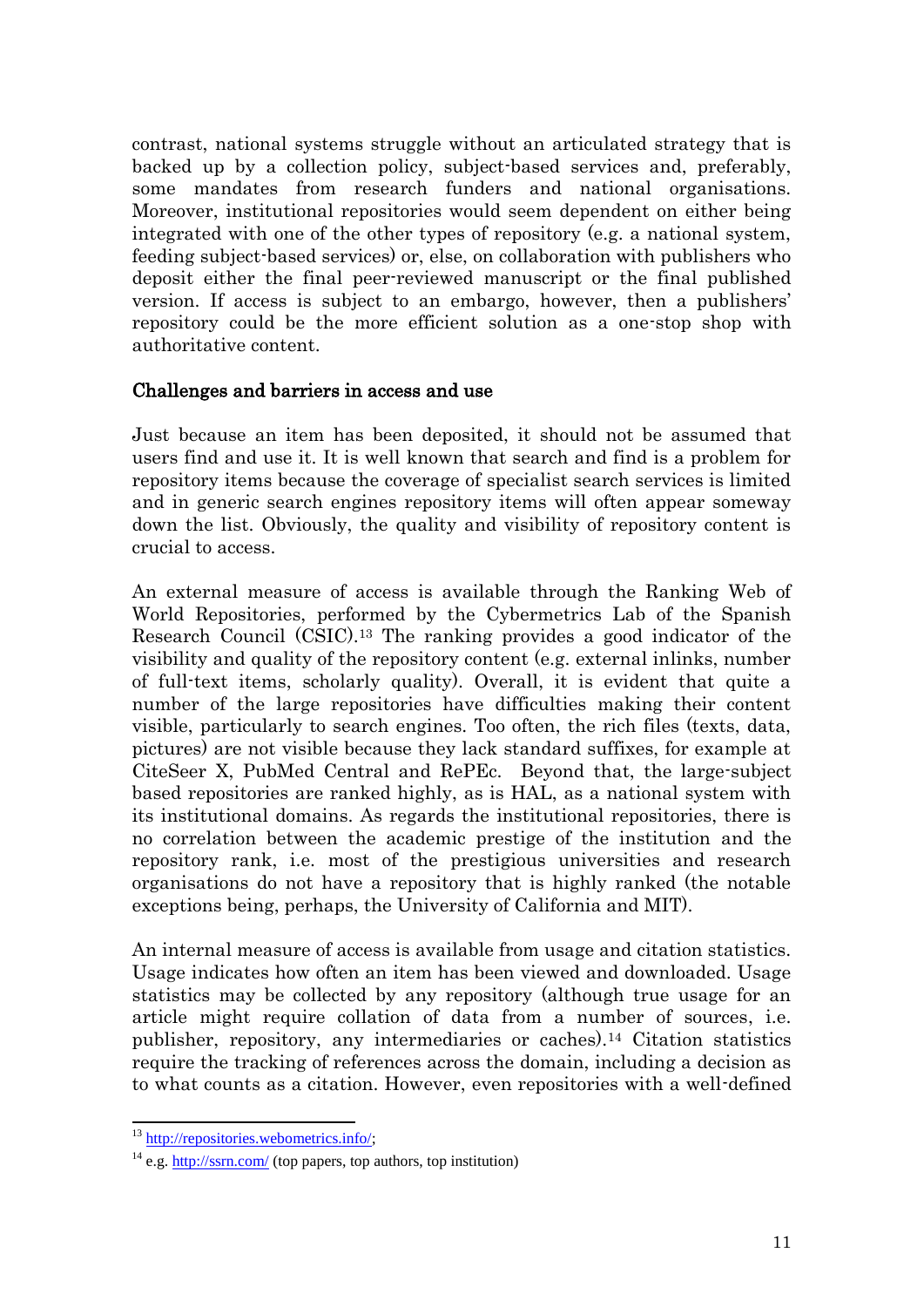corpus (such as arXiv, SSRN and RePEc) have difficulties reporting reliable citation metrics from their corpus alone (no matter whether harvested, federated or centralized). The only available solution at present would be to obtain citation statistics from Google Scholar.<sup>15</sup> The large-subject based repositories have assembled a corpus from which meaningful statistics and rankings may be obtained. For the other types of repositories, however, usage statistics that have any value as information service for scholars are not directly obtainable. This would require international collaboration. For usage, this would need to be an entity trusted by repositories to objectively count and compare usage (e.g. based on Project COUNTER, with usage measured by item).<sup>16</sup> Citation services come into their own, however, only if they are provided across a large and meaningful corpus - only very large subject-based repositories and national systems could have an independent one. To date, only RePEc has meaningful citation statistics (Armbruster 2008). By contrast, publishers have collaborative standards and implemented technology so that users may track and surf on citations (e.g. Crossref, databases like Web of Knowledge, Scopus).<sup>17</sup> For repositories, some of the national repository portals and aggregators (e.g. the Spanish Recolecta, the Bielefeld Academic Search Engine, OAIster)<sup>18</sup> could begin constructing a service that allows citation tracking, surfing and counting.

Users of repositories increasingly expect access services that go beyond content-for-downloading. Important, for example, is a multiplicity of views on the repository content according to users' interests and the chance to discover related content. These, however, may be quite extensive, such as wanting to view items as according to newness or ranking (overall, in a field) versus wanting an overview of all contributions from an author or research teams, or desiring to assess the output of a department or institute. This need for a multiplicity of views on the repository corresponds to the variety of users, such as the researcher, lecturer, student, peer reviewer, faculty administrator or funder. Another example are advanced users that not only want access but also need the right to mine and re-use the content for the generation of new knowledge. Much of these services require open access 'libre' – legal parameters that enable re-use of scientific information.

Any embargo also has an impact on access and use. The strength of some of the traditional subject-based repositories is that they have attracted early submissions, i.e. working papers and preprints. By contrast, repositories relying on a mandate must respect embargoes, usually of up to six months, but sometimes also longer. In effect, this means that information becomes

<sup>15</sup> e.g. [http://www.citebase.org/;](http://www.citebase.org/) [http://ssrn.com/update/CiteReader.html;](http://ssrn.com/update/CiteReader.html)<http://scholar.google.de/>

<sup>&</sup>lt;sup>16</sup> <http://www.projectcounter.org/>

 $17$  ibid.

<sup>&</sup>lt;sup>18</sup> [http://www.recolecta.net/buscador/;](http://www.recolecta.net/buscador/) [http://base.ub.uni-bielefeld.de/;](http://base.ub.uni-bielefeld.de/)<http://www.oclc.org/oaister/>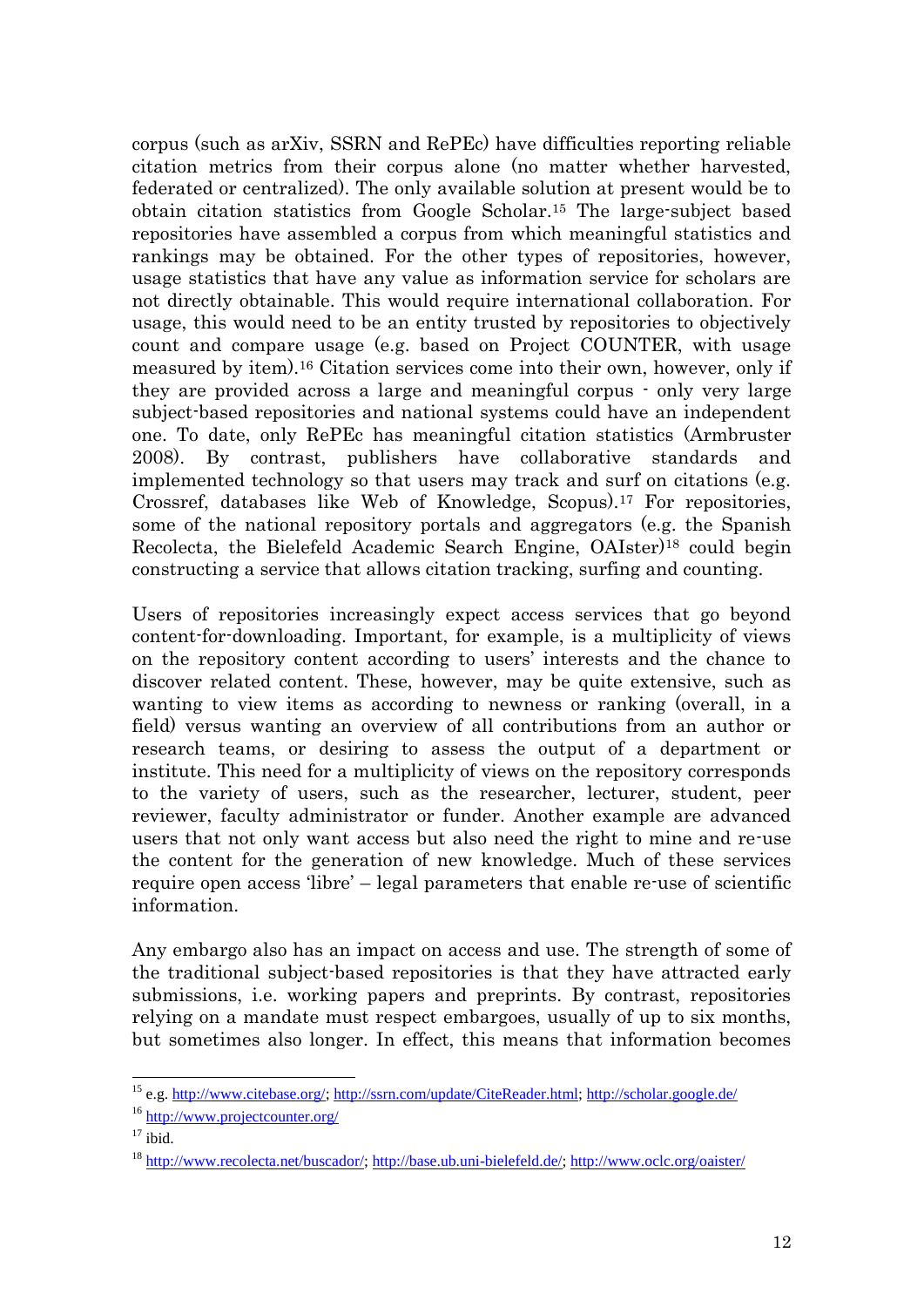openly available much later. Time elapses from the pre-print to peer review through to editing and publication. If subsequently an embargo is slapped on, and be it only for six months, then availability is delayed by at least one year, possibly two (counting from the date of first submission through peer review, revisions and production) Also, the online-first function, by which much content becomes available at the publisher's platform before the official publishing date of the journal issue, indirectly lengthens the embargo. Open access publishing has the advantage of providing immediate access upon publication. Insofar as published knowledge is scientific information that powers the search for new knowledge, the timeliness of access matters for usage. It is the circulation of working papers and preprints that, most of all, levels the playing field by making ideas and data available early. If repositories accept embargoes, then the toll-access publication remains the first and premier site for access – and anyone who has no access is disadvantaged as before, because access comes too late. In this scenario, open access publishing would deliver much more value to scholars.

#### Challenges and barriers in sustainability and preservation

Sustainability depends ultimately on usage and user satisfaction. The Directory of Open Access Repositories lists more than 1500 repositories, with more than 1100 being institutional repositories.<sup>19</sup> Growth has been significant over the past years, but most research and higher education institutions do not have a repository yet. However, performance capacity is a challenge to any repository. Unlimited high-speed access at any time requires powerful computing facilities, particularly if the repository is to grow and access increases accordingly. Moreover, services for users and authors need to be scaled. Particularly repositories designed as subjectbased or national systems face issues of scalability and performance, whereas institutional repositories are limited by design. However, the smaller repositories can therefore also not reap any economies of scale, which indicates that strategy of a repository for each institution is probably the most expensive one overall.

Subject-based repositories have demonstrated that they are attractive enough to elicit contributions and support from scholars, including the donation of time and resources, for example, for editorial services. By comparison, institutional repositories struggle already in enticing scholars to deposit. Cost control is important for sustainability, but in the case of the fledgling repository infrastructures it must first be demonstrated that the service is accepted and used by scholars. Of course, institutional repositories may always have a function as a depot for student theses, but the availability of resources for further development would seem to hinge very

<sup>19</sup> <http://www.opendoar.org/>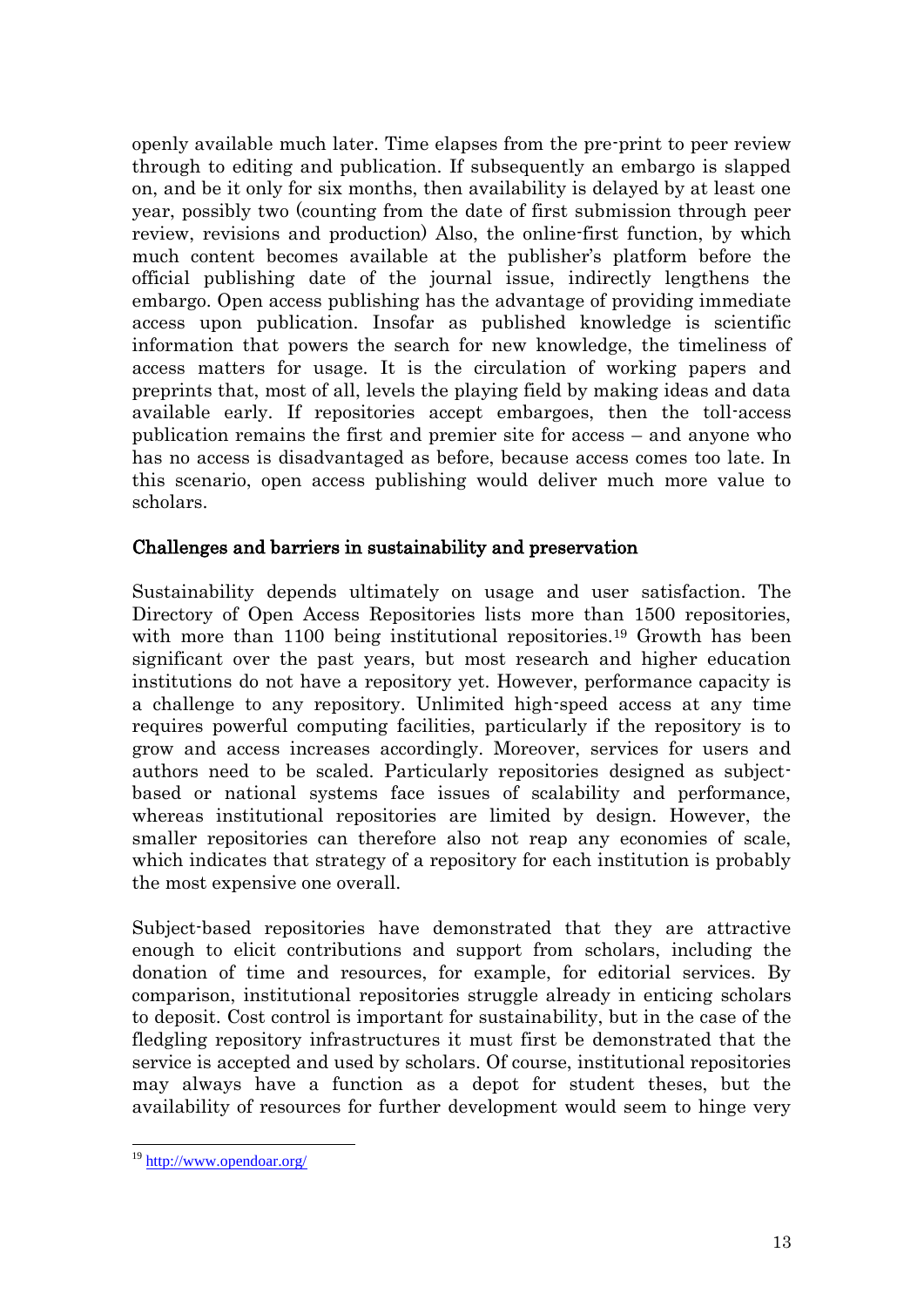much on a demonstration of the value to scholarly communication and knowledge production. Only subject-based repositories, and not all of them yet, could claim unambiguously to have demonstrated value and acceptance. National systems and research repositories might seek to side-step the issue by focussing on public access and economic value, and this is important, though it will not legitimate the repository within the scholarly community.

As regards cost control, large repositories may reap economies of scale, but the existing large subject-based repositories have disparate business models, including strong commercial elements and significant volunteer effort. Research repositories and national systems may be run on a small percentage of the overall research budget, which would be justified as the open access dissemination of the research results enables public access and wide impact. Institutional repositories may be independent or part of a division, e.g. the library, but will be largely dependent on the overall financial health of the institution.

If the repository is to have any value over the long term, then a quality control system must be implemented and the integrity of the corpus preserved. One widespread misunderstanding is that repositories are there to archive 'everything' when, in fact, users are ever more concerned about the value and relevance of research results. This is not to say that a search among PhD theses may not lead to interesting results, but it does indicate that the collection and display policy of repositories matter and may influence their acceptance and use. For research repositories this is most easy, as results will have been peer reviewed multiple times. Subject-based repositories typically institute quality controls and markers, such as controlling who may deposit, running series from prestigious institutions and offering statistics that indicate usage. Institutional repositories usually collect items of varying quality and relevance, but by means of a collection policy, research publications could be clearly distinguished, for example, from undergraduate theses.

Long-term preservation and access is an unsolved issue for repositories, but not an urgent one. To date, probably only some subject-based repositories are worth preserving. More generally, national repository systems might count on the national libraries, and research repositories likewise, insofar as their content is recognized as an essential part of the record of science. Of course, efforts at digital preservation are ongoing, and publishers and librarians have, for example, already established CLOCKSS as a joint venture for the preservation of content, particularly when content is no longer available from a publisher.<sup>20</sup> Repositories must attend to the issue of sustainability as a priority, this being primarily about service, usage and cost. The above discussion would suggest that all types of repositories must

<sup>20</sup> <http://www.clockss.org/>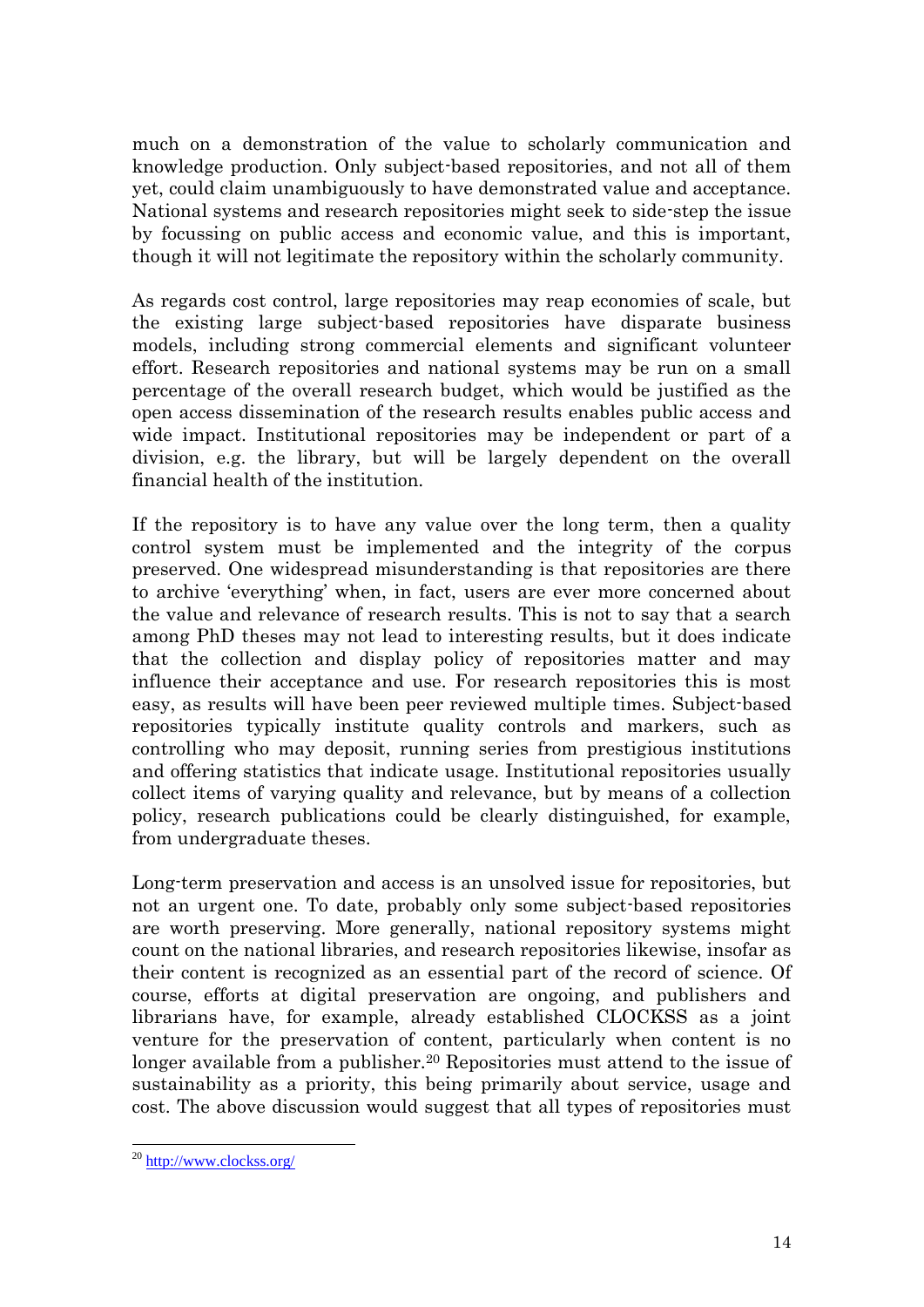consider how they can improve services, possibly by collaboration and consolidation to increase the efficiency of provision.

#### Comparing the landscape across regions

Particularly in Europe, publicly funded efforts at networking repositories have been substantial, be it in creating national networks (Netherlands, UK) or in fostering the development of European infrastructure, standards and a community of practice (DRIVER I & II, cf. the review by Vernooy-Gerritsen, Pronk & van der Graaf, (2009). A good overview of the European landscape is provided by the DRIVER search portal, through the 'browse by repository' function.<sup>21</sup> This reveals that most repositories continue to hold very limited content already when it comes to records, let alone full text access. This is unsurprising if one considers the low number of institutional open access mandates in Europe. Much more consequential are the research funder mandates, including those at the European level.<sup>22</sup> For most of Europe a disjoint must be diagnosed between policy and infrastructure. The infrastructure is being built for institutional deposit, but at the policy level research funder mandates are more numerous and efficacious. The question Europe needs to address is whether it can repurpose all those repositories that are viewed primarily as institutional into ones that serve to capture research outputs. Notably, most of the national networks feature university repositories, often of the more prominent or all universities – as opposed to all and any higher education institutions. This could imply that a shift is possible to the ideal type of the research repository as guiding vision.

According to the Webometrics Ranking of Repositories, the one repository system that is successful is the French one.<sup>23</sup> Yet, most European countries are not following this lead. Notable about the French system is that the national research organisations have organized the infrastructure and contribute most of the content. Insofar as other European players shift focus to capturing research output, a common ground could emerge. The optimal mix might be strong national systems that organize the deposit and preservation, while services become community specific – thus becoming compatible with the subject-based repositories.

North America, and the United States in particular, are home to most of the successful subject-based repositories (e.g. arXiv, CiteSeer, PMC, RePEc, Smithsonian NASA ADS, SSRN), some notable institutional exceptions notwithstanding (Illinois, California, MIT). Europe has missed out on headquartering the repositories (e.g. RePEc was conceived in Europe), but is actively participating in all, sometimes by building auxiliary services (e.g.

<sup>21</sup> <http://search.driver.research-infrastructures.eu/>

<sup>&</sup>lt;sup>22</sup> ROARMAP at<http://www.eprints.org/openaccess/policysignup/>

<sup>&</sup>lt;sup>23</sup><http://repositories.webometrics.info/>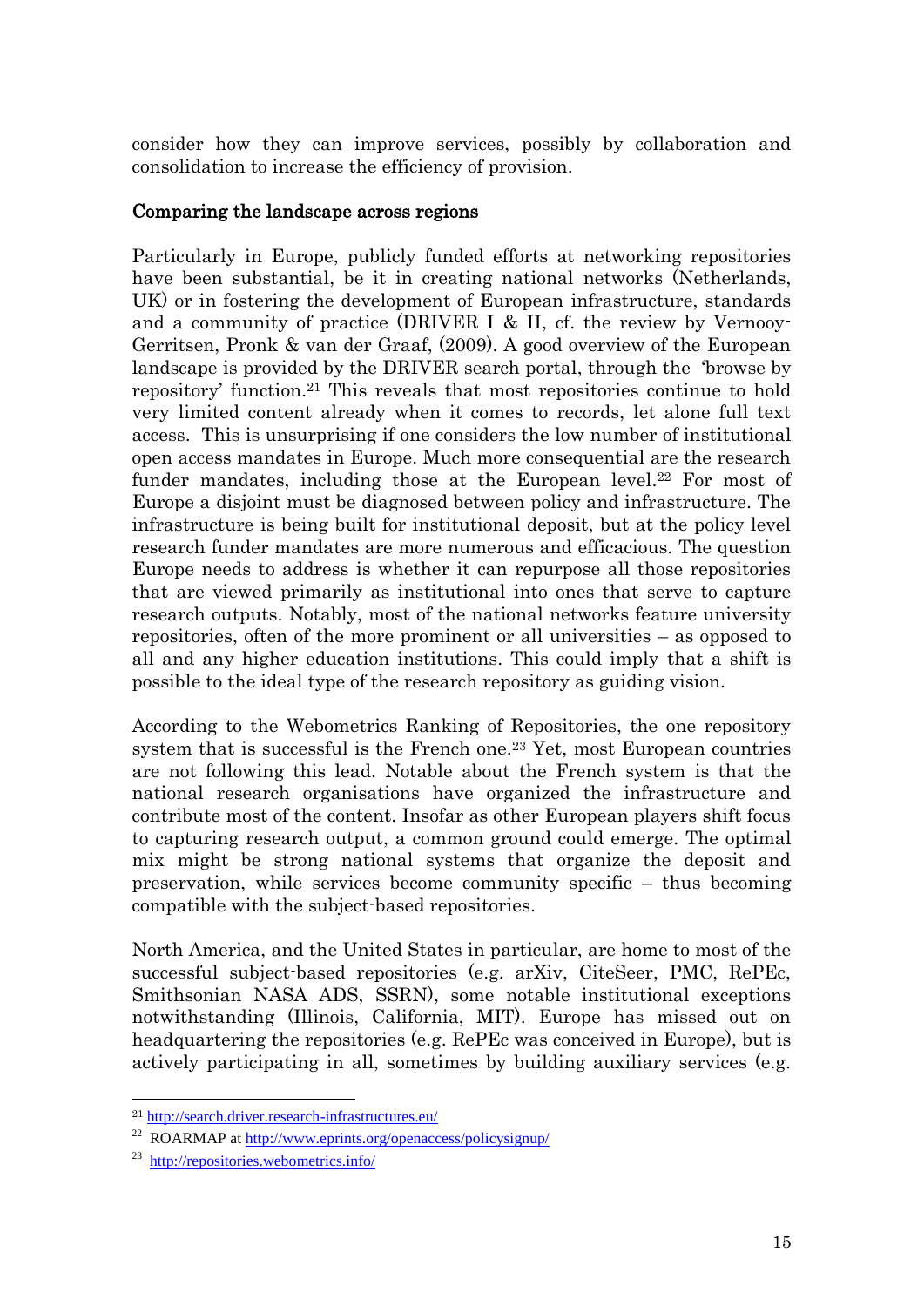UK PMC, Europe PMC). Given how US institutions dominate the university rankings, it is notable that this is not so for repository rankings. One may adduce that the strong performance of the subject-based repositories means that institutional solutions are more attractive for an open access deposit mandate (e.g. Harvard) or another specific aim, such as building a digital library (e.g. California), and enhancing teaching and learning worldwide (e.g. MIT OCW).

Europe and the United States have been the main players. The above analysis indicates that between these two, a solution could be found that could be scalable globally. The two components would be subject-based repositories and systems of research repositories, the later variously being national systems (e.g. France, Netherlands), institutional systems (e.g. University of California, Max Planck Society), and possibly single prestigious research institutions (e.g. Harvard). The focus on capturing research results and supporting scholarly communities through services could lead, finally, to widespread acceptance and use of repositories in scholarly communication, which is vital to future sustainability.

At first glance, such a solution would seem extendable to other players in the repository landscape as defined by a good ranking, i.e. institutions in Australia, Canada and Japan.<sup>24</sup> To all intent and purpose, Japan and Australia are building a national systems based on capturing the research output of universities. Canada is pursuing the dual strategy of joining subject-based repositories (e.g. PMC Canada) and supporting institutional repositories, and more than four out of five members of the Canadian Association of Research Libraries have a repository.<sup>25</sup> All in all, this indicates that the global solution proposed above would be concomitant with national systems, including their function of making content available in the national language(s).

We may conclude that principally it is possible to build a repository infrastructure that scales globally and is of value in scholarly communication, but we must also recognize that the above discussion suggests that some path breaking change is required, particularly in upgrading and repurposing institutional repositories, and in the collaboration among repositories and with service providers to enhance access and usage. Whether this will happen remains to be seen, but in any case the ideal types developed, and the subsequent analysis, may be used to review and discuss developments in future.

-

 $24$  In the Webometrics ranking of July 2009, the first Brazilian repository ranks 57 (University of Sao Paolo), the first Chinese at 88 (National Tsing Hua University), and the first Indian at 121 (Indian Institute of Science Bangalore).

<sup>&</sup>lt;sup>25</sup> [http://www.carl-abrc.ca/projects/institutional\\_repositories/institutional\\_repositories-e.html](http://www.carl-abrc.ca/projects/institutional_repositories/institutional_repositories-e.html)